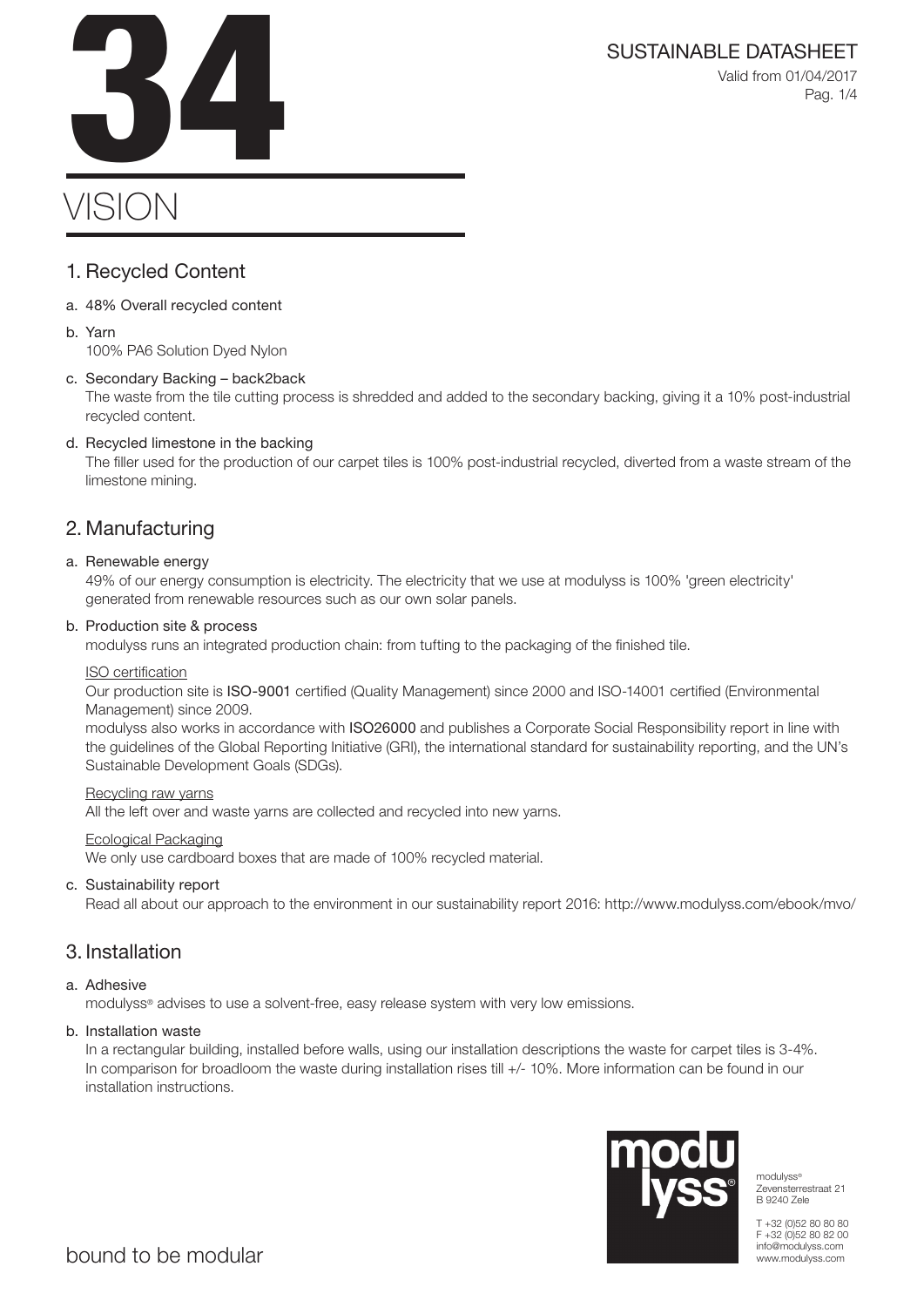## SUSTAINABLE DATASHEET

product: Vision Pag. 2/4

## a. Re-use

At the end of life, after cleaning, carpet tiles can be re-used in non-critical areas, to extend the product life.

b. Recycling

Carpet tiles can be used as raw material for the backing of new carpet tiles in our back2back program.

c. CARE

Partnership modulyss®/Vanheede Environment Group in which carpet tiles are converted into secondary fuel to reduce  $\mathrm{CO}_2$  emissions significantly. The minerals are extracted from the carpet tiles and recycled into raw material for the cement production industry, which results in  $\pm$  50% recycling of our carpet tiles.

## 5. Voc's & Chemical Substances

This product fulfills the testing criteria for emissions of:

- a. CRI (US and international) Carpet & Rug Institute Compliant to the requirements of Green Label Plus, GLP 1100 (see LEED®, point 6.b)
- b. GUT (DE)

Gemeinschaft Umwelfreundlicher Teppichboden

TVOC28<100 μg/m³

This product meets the GUT-criteria, GUT-license number is in request. These criteria include VOC tresholds, odour and chemical substances.

c. REACH (EU)

modulyss® complies with the strict European REACH standards.

d. Sundahus (SE)

SundaHus Miljödata is a system of health and environmental assessment of products in the construction and real estatebusinesses. The core of the system is a database of substances, materials and products. B-rating.

e. M1 (FI)

This certificate is granted by the Building Information Foundation RTS sr. The aim of the classification is to enhance the development and the use of low-emitting building materials to create a healthy indoor environment.

# 6. Environmental Product Declaration (EPD)

An EPD is a standardized way to provide information on the environmental impact of a product during the entire life. They include information on the environmental impact of raw material extraction and production, energy use and efficiency, content of materials and chemical substances, emissions to air, soil and water and waste generation. A product-specific EPD in accordance with the ISO14025 and EN15804, is in request for this product.



modulyss® Zevensterrestraat 21 B 9240 Zele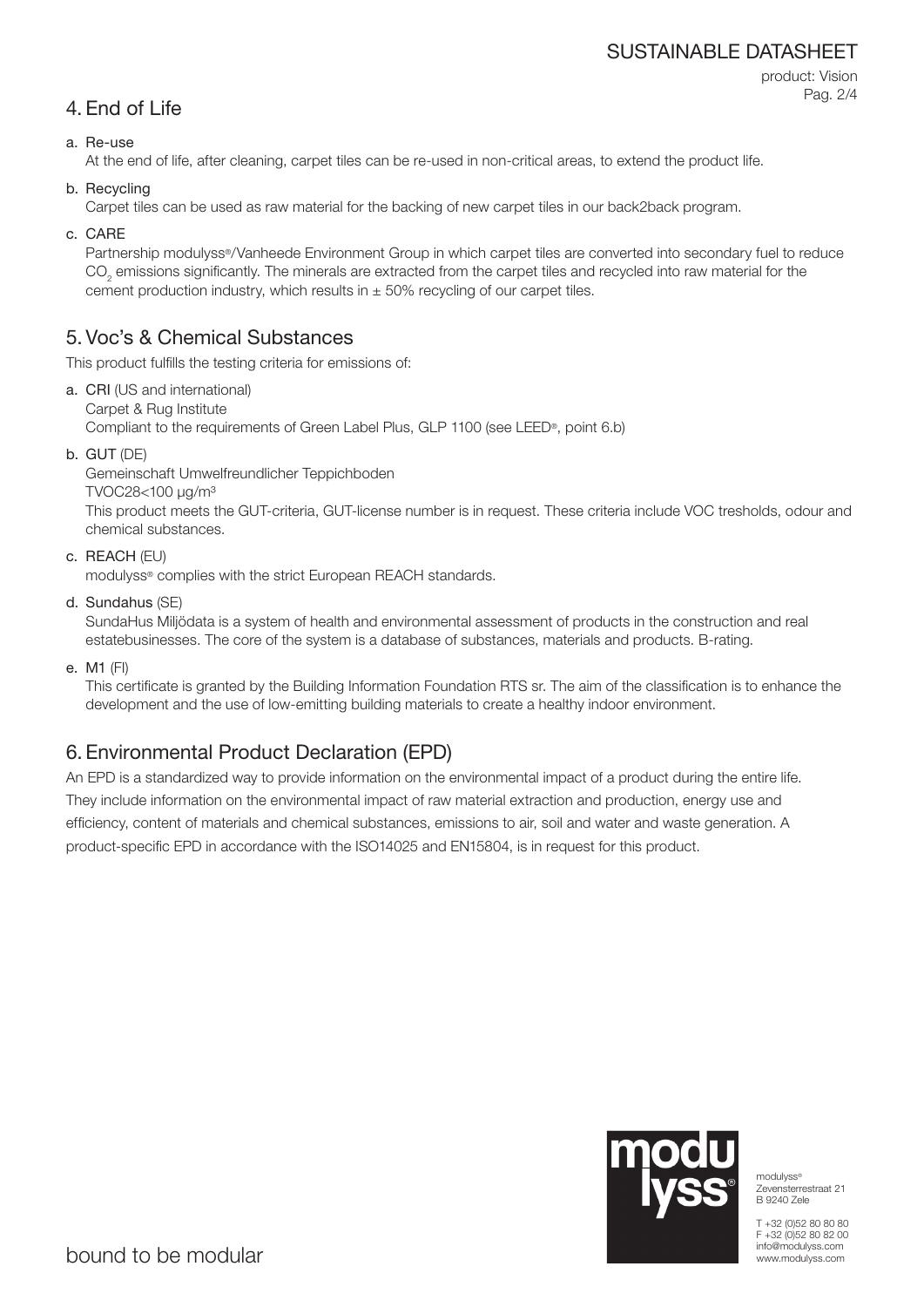## 7. Compliance to Green Building Certifications

product: Vision Pag. 3/4

## a. BRE Global (UK)

Building Research Establishment This product can contribute towards credits in:

## Hea 02 – Indoor Air Quality

To recognise and encourage a healthy internal environment through the specification and installation of appropriate ventilation, equipment and finishes.

- Use of a low-emission adhesive on installation (BN EN 13999-1:2007) can contribute to this credit.
- modulyss® carpet tiles meet the requirements of EN14041, including E1 classification for formaldehyde emissions, and can contribute to the credit for a healthy indoor air quality.

## Hea 05 – Acoustic performance

To ensure the buildings' acoustic performance including sound insulation meet the appropriate standards for its purpose. This product is highly sound-absorbent. It reduces contact noise by 27 decibels (ΔL: 1 000 Hz - ISO 10140) and has an absorption coefficient of 0.20 (ISO 354).

## MAT 1 – Life Cycle Impact

All modulyss® products are rated for offices according to BRE Green Guide to Specification. The BRE Global Environmental Profiles Certification Scheme requires evidence of a minimum of 6 months continuous production prior to a request for certification and the certification process takes approximately 6 months to complete. As a result, we are currently not able to provide a BRE Global Environmental Profile Certificate for Vision but please note that a similar product has obtained an Ecopoint score of 0,325 and is A-rated for offices.

## MAT 5 – Designing for Robustness

To recognise and encourage adequate protection of exposed elements of the building and landscape, therefore minimising the frequency of replacement and maximising materials optimisation. This product satisfies the requirements of EN1307 classification, class 33 - LC2 for intensive use in a contract environment.

## WST 01 – Construction Waste Management

To promote resource efficiency via the effective management and reduction of construction waste. This product can contribute to waste reduction on site. See item 3, installation, for more details. Concerns cutting waste on installation of carpet tiles.

#### b. LEED (US and international)

Leadership in Energy and Environmental Design modulyss products can contribute to the following LEED v4 credits:

- MR credit: Interiors Life-Cycle Impact Reduction
- MR credit: Building product disclosure and optimization Environmental Product Declarations

MR credit: Building product disclosure and optimization - Sourcing of raw materials MR4 Post-Industrial recycled content: 48% MR4 Post-Consumer recycled content: 0%

- MR credit: Building product disclosure and optimisation Material ingredients
- MR credit: Construction and demolition waste management
- EQ credit: Low emitting materials
- EQ credit: Indoor air quality assesment
- EQ credit: Acoustic performance.

Products are not reviewed under LEED, LEED credit requirements cover the performance of materials in aggregate, not the performance of individual products of brands. For more information on LEED, visit www.usgbc.org/contact

c. HQE (FR)

## Haute Qualité Environnementale

In 2005 modulyss® was awarded the HEQ certificate by FDES in accordance with NF P01 010. This product can contribute to seven of the 13 HEQ targets as follows:



modulyss® Zevensterrestraat 21 B 9240 Zele